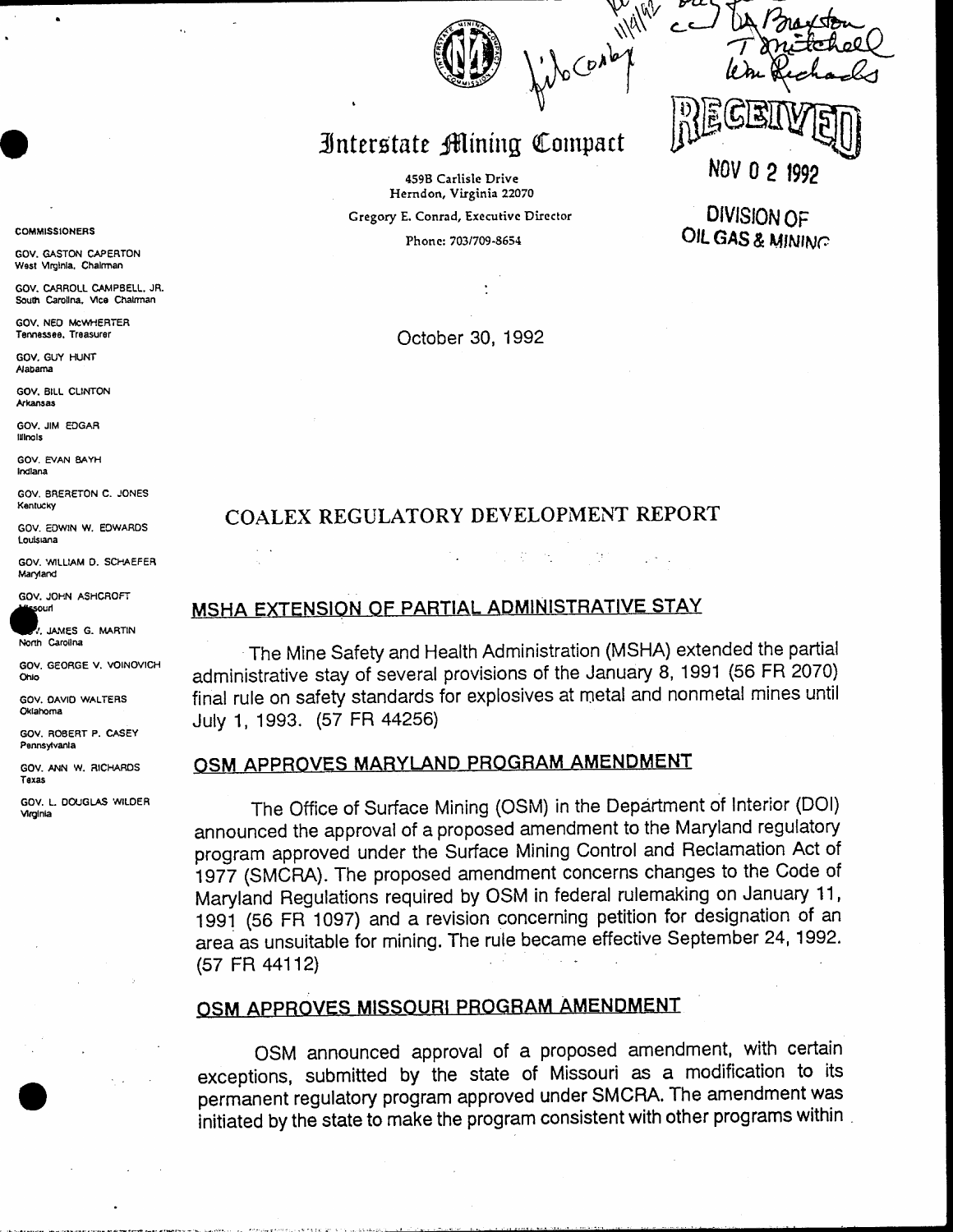the Missouri Department of Natural Resources. The rule became effective September 24, 1992. (57 FR 44114)

### OSM APPROVES OHIO AML PROGRAM AMENDMENTS

OSM announced the approval of proposed amendments to the Ohio Abandoned Mine Land Reclamation Plan under SMCRA. The amendments concern the proposed policies and procedures with which Ohio would conduct the Abandoned Mine Land Fleclamation (AML) emergency program on behalf of OSM. The amendments would also make eligible for federal AML funding, certain sites in Ohio affected by mining activities atter the passage of SMCRA and would revise the definition of what constitutes a small operator under the small operator assistance program to be consistent with the approved Ohio program. The rule became effective September 24, i992. (57 FR 441 18)

### OSM APPROVES KENTUCKY PROGRAM AMENDMENT

. OSM announced the approval, with exceptions, of a proposed program amendment to the Kentucky regulatory program under SMCRA. The amendment consists of proposed modifications to a number of Kentucky rules in various subject areas for the purpose of maintaining consistency with revised federal requirements, clarifying ambiguities, improving operational efficiency and implementing the additional flexibility afforded by federal regulatory revisions. The rule became effective October 1, 1992. (57 FR 45295)

#### MSHA PROPOSED RULEMAKING RE EXPLOSIVES

MSHA proposed a rule addressing stayed provisions of the agency's safety standards for explosives at metal and nonmetal mines which were promulgated on January 18, 1991 (56 FR 2070). The proposed rule defines "blast site," "magazine," and "storage facility"; the storage of packaged blasting agents; the location of explosive material storage facilities; vehicles transporting explosive material; primer protection; loading and blasting; double trunklines in nonelectric initiation systems; excessive temperatures; and burning explosive material. The proposed revisions are intended to provide the necessary safety requirements for the hazards addressed by the stayed provision. Comments are due December 15, 1992. (57 FR 47524)

### OSM WITHDRAWS PROPOSED RULES

OSM withdrew three proposed rules from further consideration. The three proposed rules being withdrawn are: Requirements for Coal Exploration, Individual Civit Penalties, and the Temporary Cessation of Operations. The proposed rules are being withdrawn as a result of comments received during the public comment periods and reviews conducted under the President's Guidelines for Reducing the Burden of Government Regulations. The withdrawal became effective October 16, 1992. (57 FR 47431)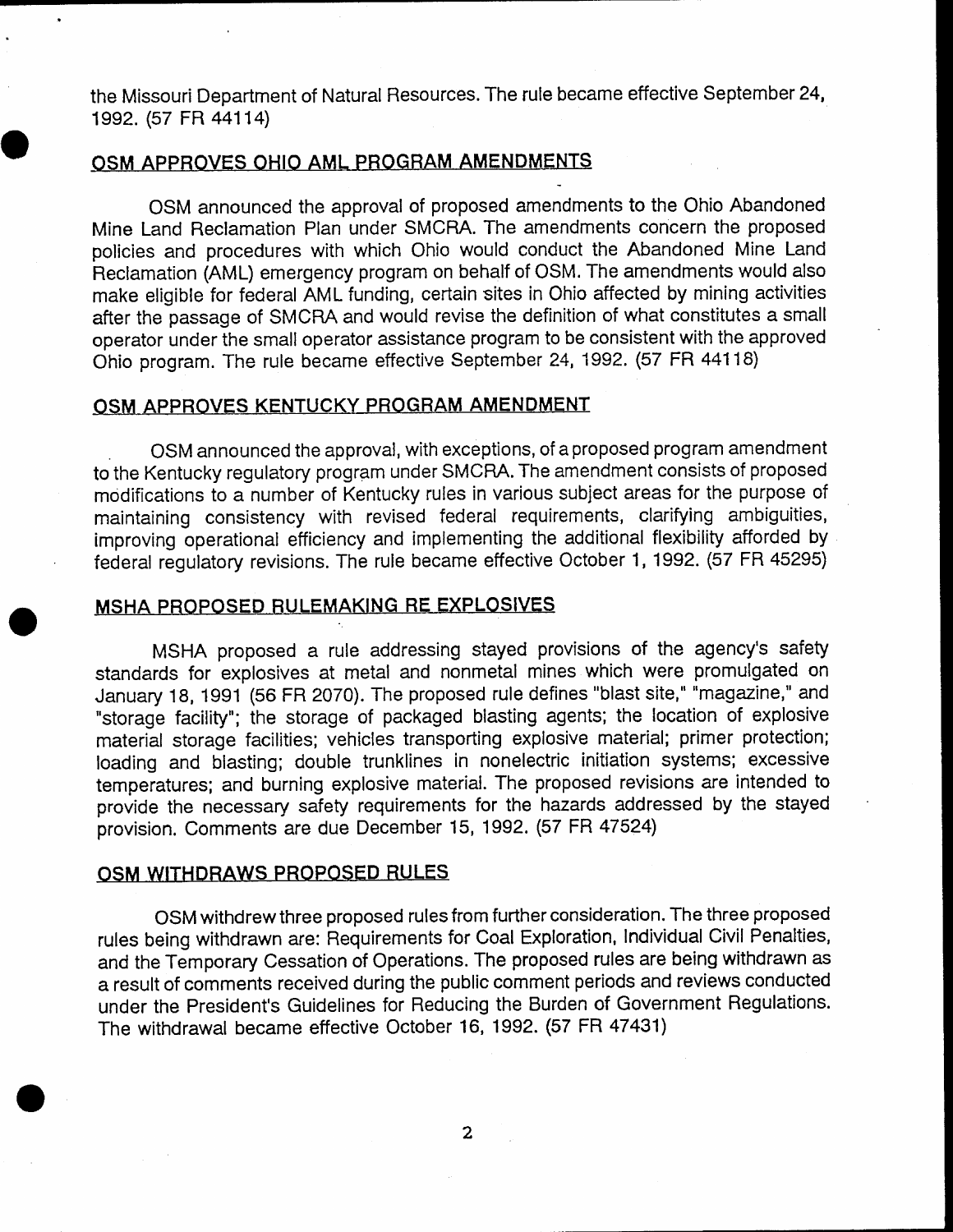## MSHA EXTENDS COMMENT PERIOD ON PROPOSED RULES

MSHA extended the period for public comment on the agency's proposed rules regarding electric motor-driven mine equipment and accessories and high-voltage longwall equipment for underground coal mines at the request of the mining community. Comments are now due November 13, 1992. (56 FR 48350)

## OSM APPROVES INDIANA'S RESPONSE TO AMENDMENT REQUIREMENT

OSM announced the approval of Indlana's response to a required program amendment codified in the federal regulations at 30 CFR 914.16(a) concerning the state's regulatory program under SMCRA. The required amendment concerns notification of permit decisions to commenters or objectors to a permit application, and to each parfy to an informal conference or hearing. Indiana's response to the required amendment is intended to assert that the Indiana statutes and rules currently allow for appropriate and timely notification in accordance with SMCRA and that an amendment is not necessary. (57 FR 45724)

## OSM APPROVES LOUISIANA PROGRAM AMENDMENT

The Director of OSM approved a proposed amendment submitted by the state of Louisiana as a modification to its permanent regulatory program under SMCHA. The amendment, concerning revisions to the Louisiana Surface Mining Regulations pertaining to hydrology, standards for revegetation success, termination of jurisdiction, and inspections of abandoned sites, revises Louisiana's regulations to be consistent with the corresponding federal regulations. The rule became effective October 28, 1gg2. (S7 FR 48726)

## OSM APPROVES OHIO PROGRAM AMENDMENT

OSM announced the approval of proposed Revised Program Amendment Number 55 to the Ohio permanent regulatory program under SMCRA. The amendment was initiated by Ohio and is intended to adopt provisions similar to the federal counterpaft regulations which provide for reclamation agreements between Ohio and permittees who are in danger of bond forfeiture. The amendment would also delete a redundant provision<br>concerning delinquent reclamation and would delete a provision terminating the rights of the permittee to reclaim all or part of a forfeited permit upon issuance of the bond forfeiture order. The rule became etfective october 28, 1992. (57 Fn 4s730)

## OSM APPROVES PENNSYLVANIA SOAP AMENDMENT

OSM announced the approval of a proposed amendment to the Pennsylvania regulatory program approved under SMCRA. The amendment consists of proposed modifications to the Pennsylvania Department of Environmental Resources Small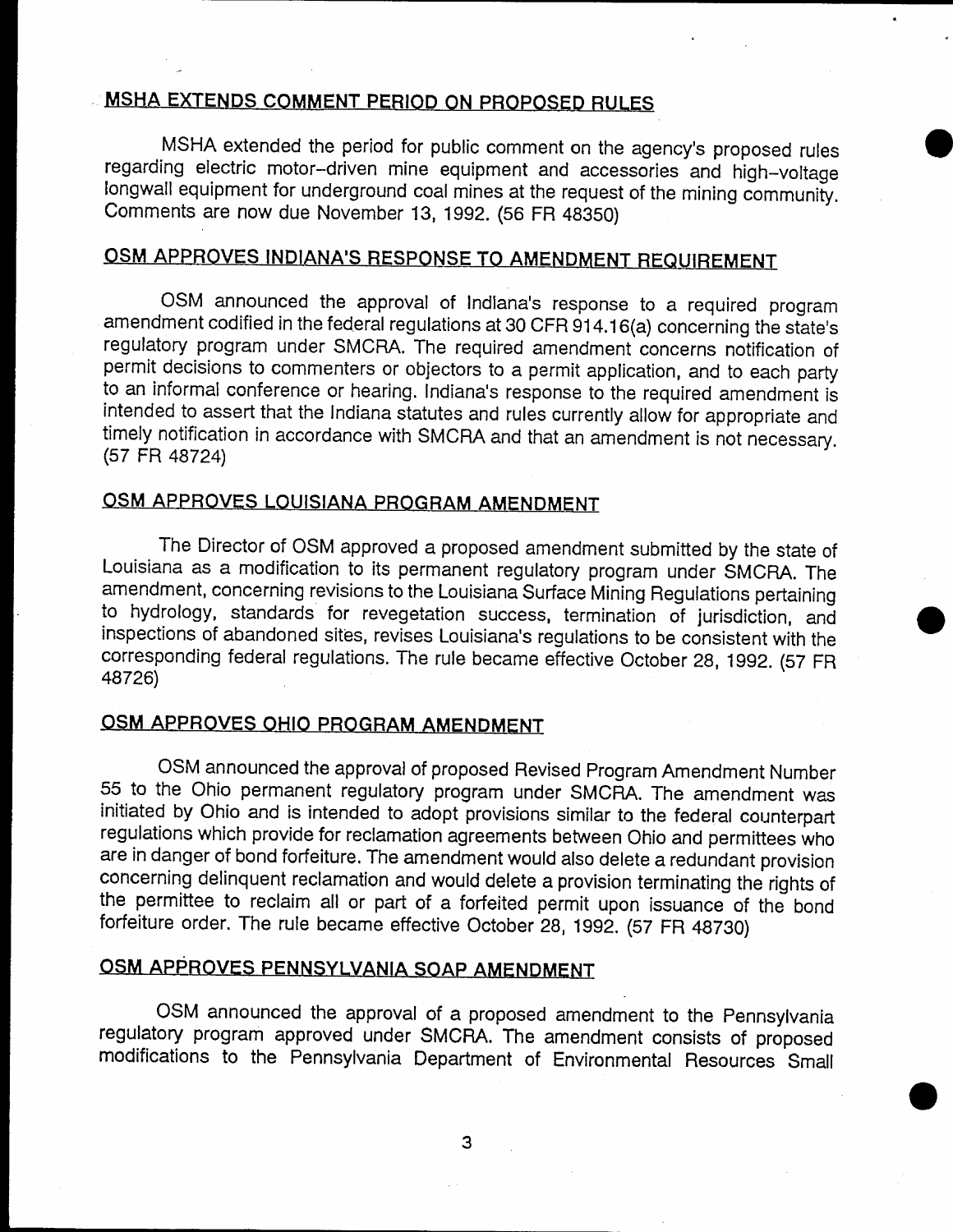Operator Assistance Program (SOAP) at Chapter 86. The rule became effective October 28, 1992. (57 FR 48733)

### OSM OPENS COMMENT PERIOD ON ILLINOIS AML PROPOSED AMENDMENT

OSM announced the receipt of a proposed amendment to the lllinois Abandoned Mine Land Reclamation (AML) Plan under SMCRA, Public Law 95-87, 30 U.S.C. 1231 ef. seg., as amended. The proposed amendment pertains to changes to SMCHA made by the AML Reclamation Act of 1990, Public Law 101-508, which became effective October 1, 1991. The proposed amendment is intended to revise the Illinois AML Plan to address the changes to SMCRA. Comments are due November 27, 1992. (57 FR 48758)

#### OSM OPENS COMMENT PERIOD ON INDIANA PROGRAM AMENDMENTS.

OSM announced receipt of a proposed amendment submitted by lndiana as a modification to the state's regulatory program under SMCRA. The amendment submitted (program amendment number g2-4) consists of proposed changes to the lndiana Surface Coal Mining and Reclamation Rules concerning coal extraction incidental to extraction of other minerals. The amendment is intended to establish criteria and procedures for use in deterrnining whether an operation qualifies initially, and on a continuing basis, for an exemption from permitting. Comments are due November 27, 1992. (57 FR 48759)

OSM also announced receipt of an lndiana program amendment (number 92-6) consisting of proposed changes to the Indiana Surface Coal Mining and Reclamation Law (IC 13-4.1) concerning the state's reclamation fee and the SOAP program. The amendment is intended to establish a reclamation fee for underground coal operations with no support facilities located within Indiana but producing coal from reserves within Indiana, and to increase the qualifying tonnage limit for the SOAP program from 100,000 tons to 300,000 tons. Comments are due November 27, 1992. (57 FR 48761)

### OSM OPENS COMMENT PERIOD ON MARYLAND AML AMENDMENT

OSM announced receipt and requested cornments on a proposed amendment to the Maryland AML Plan under SMCRA. The proposed amendment provides for a new program that will allow Maryland to expend up to ten percent of Title lV grants to abate and treat acid mine drainage (AMD). The proposed amendrnent was submitted in response to changes in the AML program that resulted from the AML Reclamation Act of 1990 (Pub. L. 101-50S). Comments are due November 27,1992. (57 FR 18762)

#### OSM REOPENS COMMENT PERIOD ON NEW MEXICO PROGRAM AMENDMENT

OSM announced receipt of revisions pertaining to a previousty proposed amendment to the New Mexico permanent regulatory program under SMCRA. The revisions for New Mexico's proposed rules and statute pertain to protection of hydrologic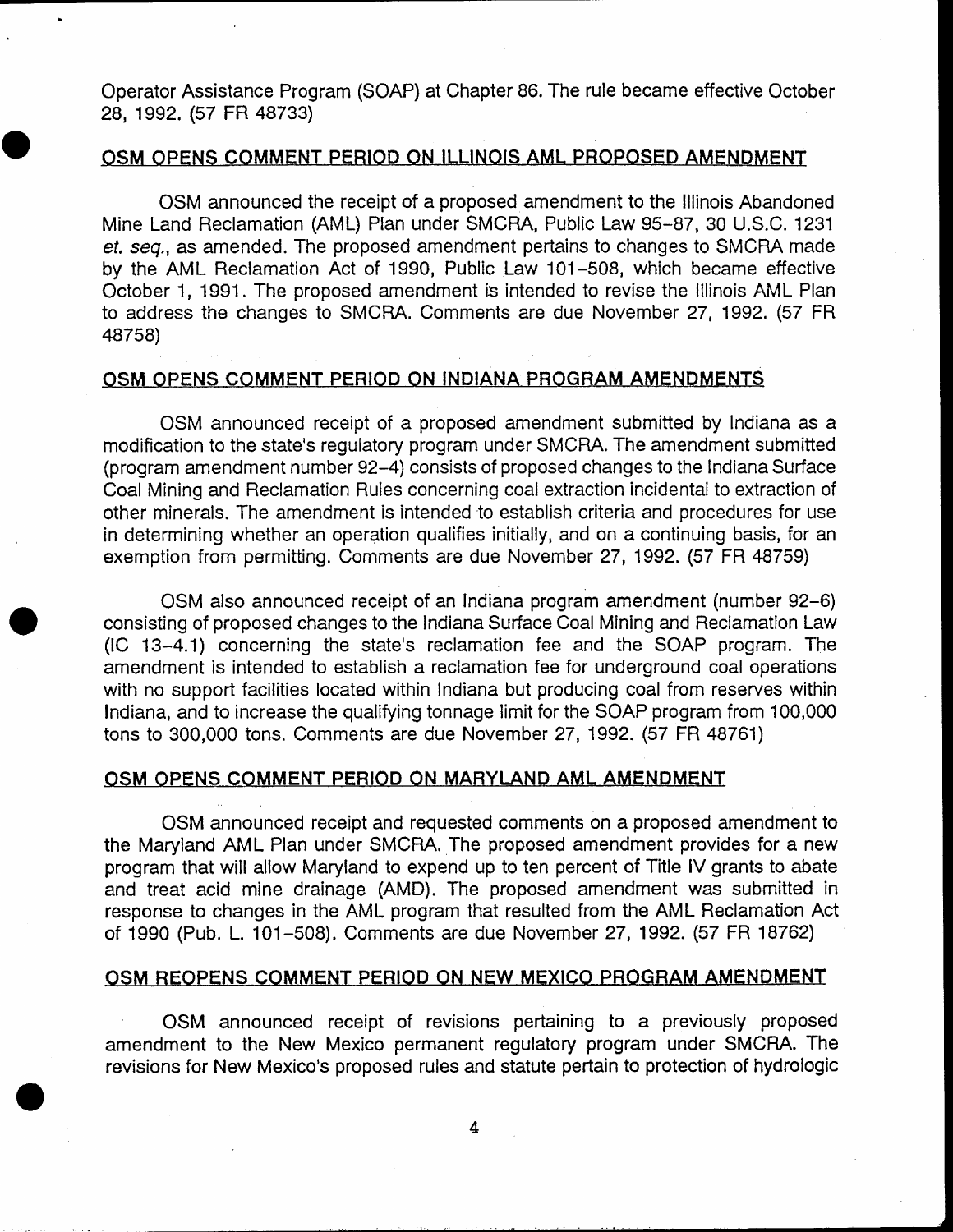balance, reclamation plans, transportation facilities, subsidence control, support facilities, permit conditions, performance standards for coal exploration, permit information requirements, coal processing waste dams and embankments, protection of threatened and endangered species, revegetation, roads, cessation orders, ownership and control, permit rescission, the designation of lands unsuitable for coal mining, and repeal of the 2-acre exemption. The amendment is intended to revise the New Mexico program to be consistent with the corresponding federal regulations and provide additional safeguards. comments are now due November 12, 1992. (s7 FR 4s764)

## OSM REOPENS COMMENT PERIOD ON OHIO PROGRAM AMENDMENT

OSM reopened the public comment period for proposed Revised Program Amendment Number 54 to the Ohio permanent regulatory program under SMCRA. The revised amendment proposes further changes to seven sections of the Ohio Revised Code to clarify those sections of state law, to conform those sections to current state practices, and to make those sections equivalent to corresponding federal laws. The additional proposed revisions concern permit fees for interim program permits, discretion in providing financial assistance to small mine operators, informal review of issues as a form of alternative dispute resolution, limitations on and procedures for the award of costs and expenses, the Reclamation Supplemental Forfeiture Fund, and the priority and dates of eligibility for reclamation of interim forfeiture and insolvent surety sites. Comments are now due November 27, 1992. (57 FR 48765)

Should you have any questions or require copies of any of the above Federal Register notices, please contact the IMCC office at 703/709-8654.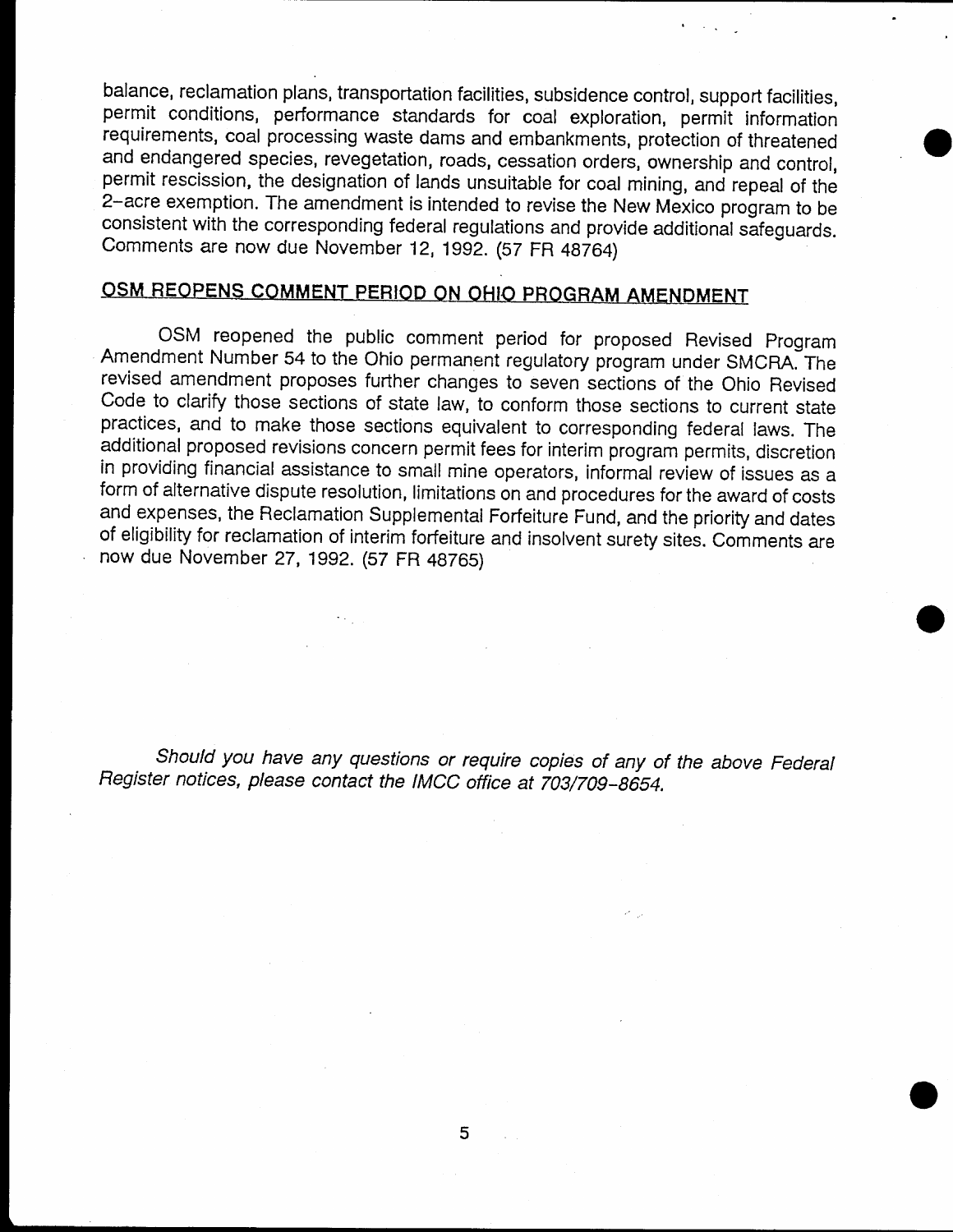## COALEX STATE INQUIRY AND COMPARISON REPORTS

Attached is a list of new topics researched as of October 9, 1992. Please note that though the research has been done, many of the reports have not yet been completed in final form. A volume of the reports will be compiled and sent to you upon completion of the reports.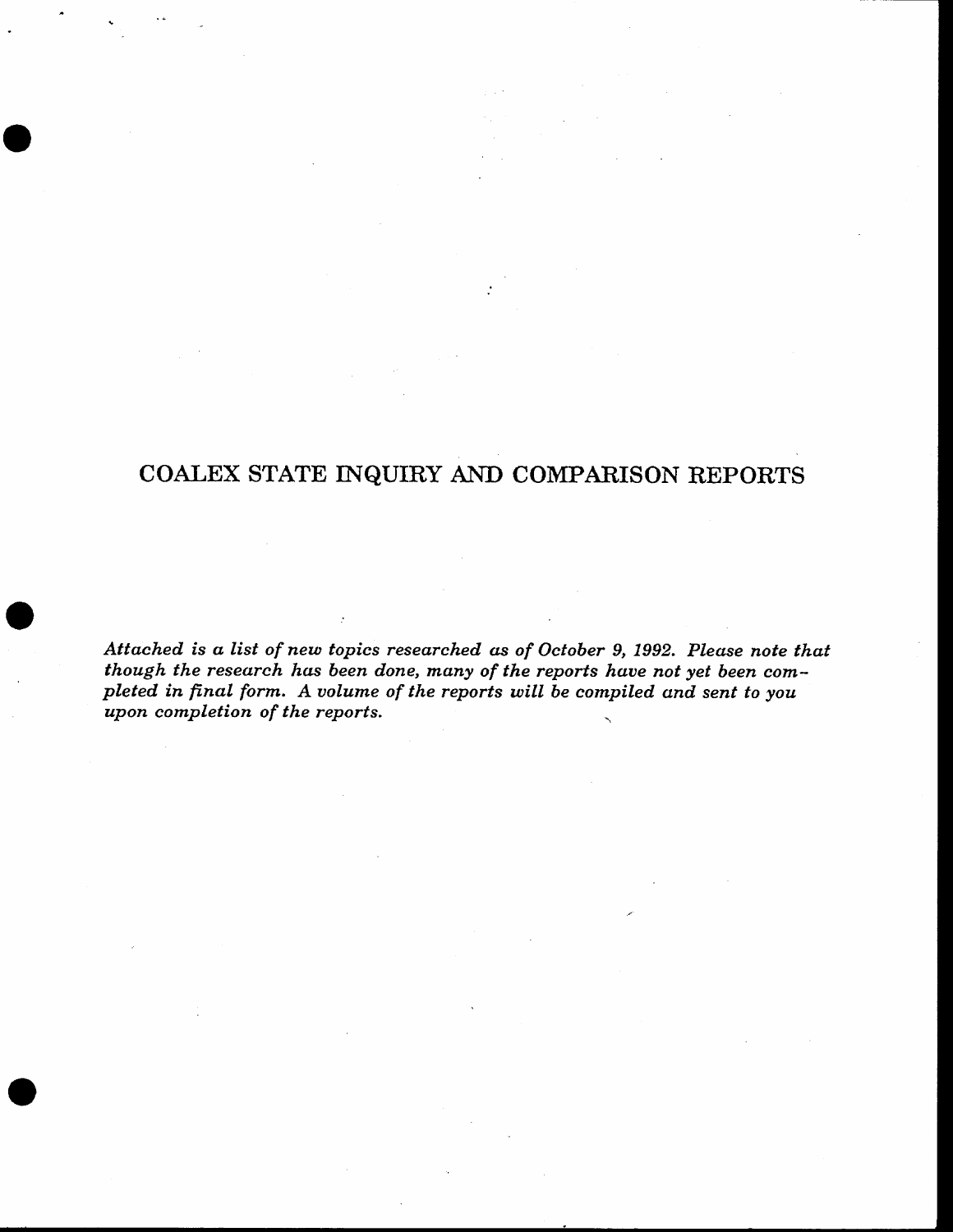## 190 TOPIC: VARIANCE FROM AOC FOR PARTIAL MOUNTAINTOP REMOVAL

INQUIRY: An operator received a variance from AOC for mountaintop removal. After mining halfway through the seam, the operator switched to contour mining. Is the operator entitled to keep the variance now that the method of mining has changed and the entire seam will not be taken? Please locate legislative history material which discusses this issue. Have Kentucky or Virginia encountered similar situations?

TOPIC: IS FILL DIRT CONSIDERED A "MINERAL" FOR REGULATORY 191 PURPOSES? [Includes State Inquiry Reports 134, 47, 24, 82 and  $113.$ ]

INQUIRY: A sand and gravel dealer identified two coal seams separated by shale below an area being excavated. If the intervening layers of shale are sold as fill dirt, can the dealer obtain an exemption, based on the 16 2/3 rule, for extraction of the lower seam of coal? What case law and other materials are available on this issue in addition to McNabb Coal Co. v OSM, 101 IBLA 282 (1988), Cordova Clay Co. v OSM, Docket No. NX 5-3-R (1986) and W.S. Newell, Inc. v Randall, 373 So 2d 1068 (Ala 1979)?

192 TOPIC: ACID MINE DRAINAGE

INQUIRY: Please locate legislative history, Federal Register preambles or other materials which discuss the following: does a coal company have to guarantee there will be no acid mine drainage in order to obtain a mining permit or is it. sufficient for the company to present its plans for preventing or treating toxic drainage in order to receive a permit [SMCRA secs.  $515(b)(10)$  and  $516(b)(9)$ ?

TOPIC: FAILURE TO MAINTAIN SEDIMENTATION PONDS (SILTATION 193 **STRUCTURES)** 

INQUIRY: An operator was cited for failing to maintain sedimentation ponds: the inspector found water running under the discharge pipe. Please locate any materials - case law, Federal Register preambles, legislative history - which discusses the requirement to maintain sedimentation ponds and spillways.

#### 194 TOPIC: PERMITTING OF UTILITY LINES

INQUIRY: An operator, who has the right to mine under a coal severance deed, is installing utility lines to supply power to the mine. The landowner is inquiring if the construction of utility lines over his land requires permitting under SMCRA. Please locate case law and other materials which address this issue.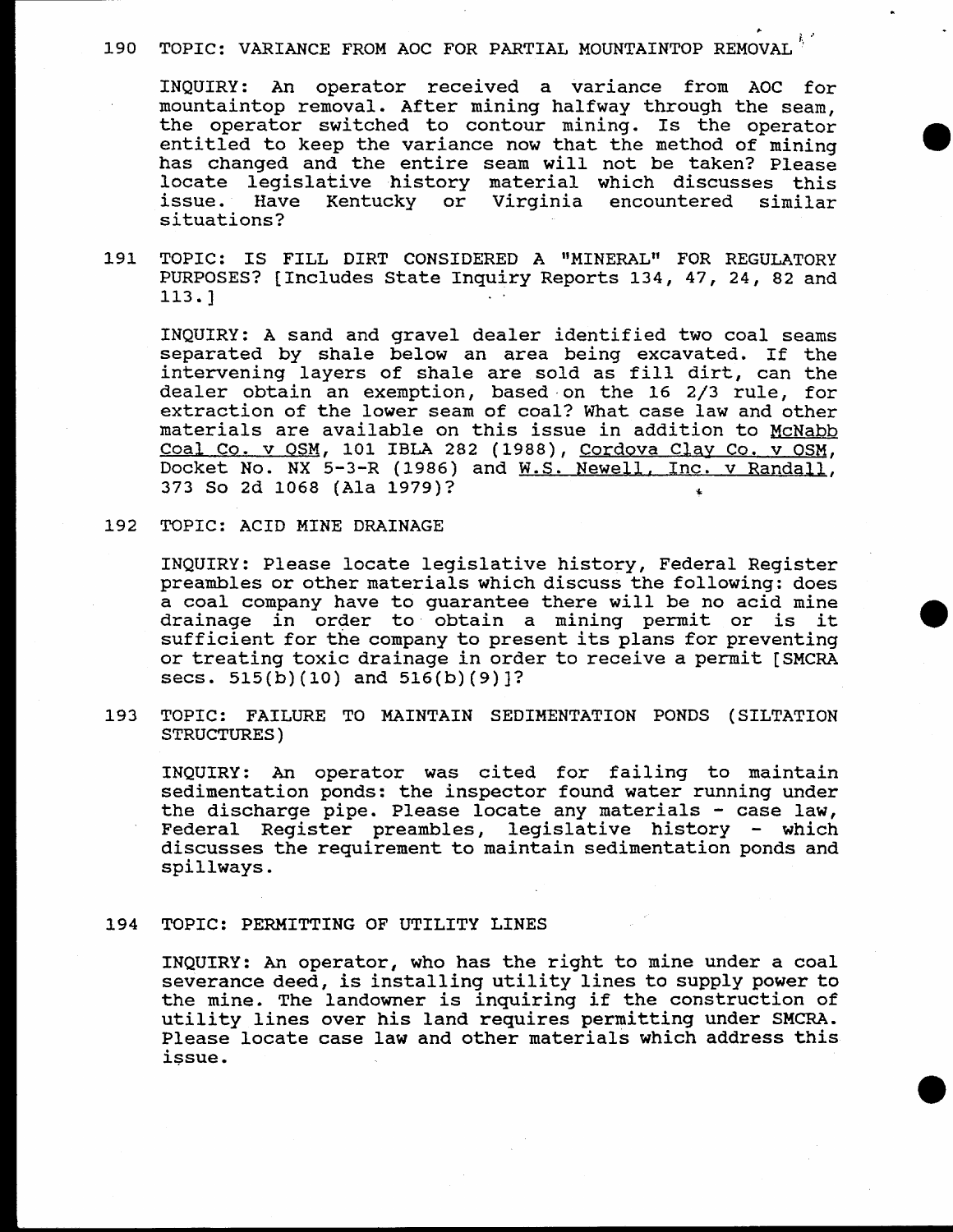#### 195 TOPIC: REFORMATION OF BOND

INQUIRY: In the early days of SMCRA, Oklahoma used an existing form to issue a bond to a coal operator. The bond form<br>referenced the pre-SMCRA requlations. Subsequently, the referenced the pre-SMCRA regulations. Subsequently, Department of Mines reformed the operator's bond to reflect the correct regulation. The state now wants to forfeit the bond; however, the surety refuses to pay, claiming it has no liability because the original bond referenced the old Iaw. Please locate any relevant case law.

#### 196 TOPTC: TRANSFER OF A PERMTT

INQUIRY: Please locate administrative decisions which address problems a coal company may have transferring a permit. What happens when one of the parties has outstanding violations?

#### 197 TOPIC: NPDES PERMITS: STATE SET WATER QUALITY STANDARDS

INQUIRY: According to EPA regulation 40 CFR 122.44(d) a state can set NPDES water quality standards which are more stringent than the federal standards. (Tennessee administers its own NPDES pernitting program; OSM administers the surface coal mining program.) A coal company is contesting the state's right to set certain effluent linits on an NPDES permit. Please locate any information which discusses the state's right to set more stringent levels and the processes the state must follow to establish those levels for the permit.

198 TOPIC: DEFINITION OF "PUBLIC FACILITIES"; STATUS OF UNDERGROUND PIPELINES WITHIN SMCRA

INQUIRY: Are there any cases, legislative history or other material which address the meaning of "public facilities" as set out in 30 CFR sec. 817.121(d)(1)? Specifically, do underground pipelines or gas utility lines fall within sec.  $817.121(d)(1)$  as "public facilities"? How does SMCRA treat the undermining of underground pipelines or gas utility lines?

#### 199 TOPIC: INCREASING BOND FOR OPERATOR IN BANKRUPTCY

INQUIRY: Does an action by the regulatory agency requesting an operator in bankruptcy to post more bond violate the automatic stay provision of 11 USc secs. 362(a) (1) and (6) when the higher bond is necessary to meet reclamation costs? Please locate any material which discusses the automatic stay provision and. the need to uphold state environmental laws.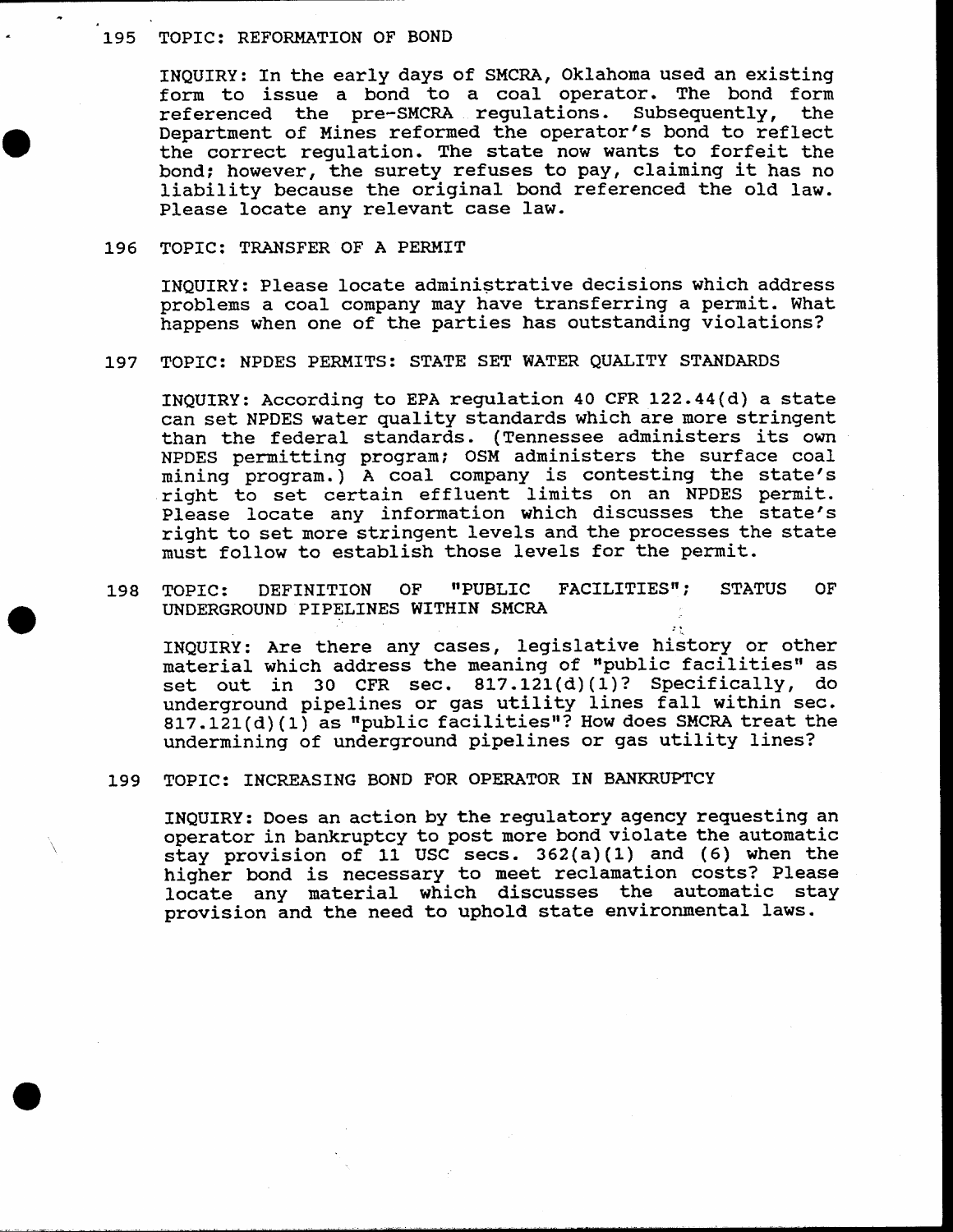200 TOPIC: PHC/CHIA DATA COLLECTION ON PUBLIC ROADS (Includes COALEX Reports Nos. 152 & 178)

INQUIRY: Is there any case law or other material on the need for PHC/CHIA data collection on public roads being upgraded in conjunction with initiation of coal mining activities? Does the public road constitute an "adjacent area" for purposes of data collection?

201 TOPIC: LEGISLATIVE HISTORY OF PHRASE "OWNED OR CONTROLLED"  $[SMCRA 510(c)]$ 

INQUIRY: In complying with its agreement, a coal mining company will list all permits it is associated with and correct any outstanding violations. SMCRA sec. 510(c) states<br>that the company must list violations "during the three year<br>period prior to the date [of the company's permit]<br>application." What legislative history is availab

292 TOPICI OFFSITE DTSPOSAI, oF ExcESS SPOIL

INQUIRY: Can excess spoil from a surface coal mining operation<br>be used as fill in the construction of a highway near the mine<br>site? If the excess spoil can be used, must the site be<br>permitted? Please locate any information

203 TOPIC: WATER SUPPLY REPLACEMENT FOR UNDERGROUND MINING (Includes COALEX State Inquiry Reports Nos. 35 & 93)

INQUIRY: Please locate any information which discusses the state regulatory authority's ability to regulate water supply replacement for underground mining operations.

204 TOPIC: LENGTH OF TIME FOR PERMIT APPROVAL

INQUIRY: Please poll the IMCC member states for the following<br>information: "How long ( number of months ) does it take to approve a new, first time permit, from the time of receipt until final approval?"

#### 205 TOPIC: PERMITTING OF RAILROAD SIDINGS AND SPUR LINES

INQUIRY: Are railroad sidings and spur lines located at loading facilities and preparation plants required to be permitted? Please locate any relevant material which discusses this topic.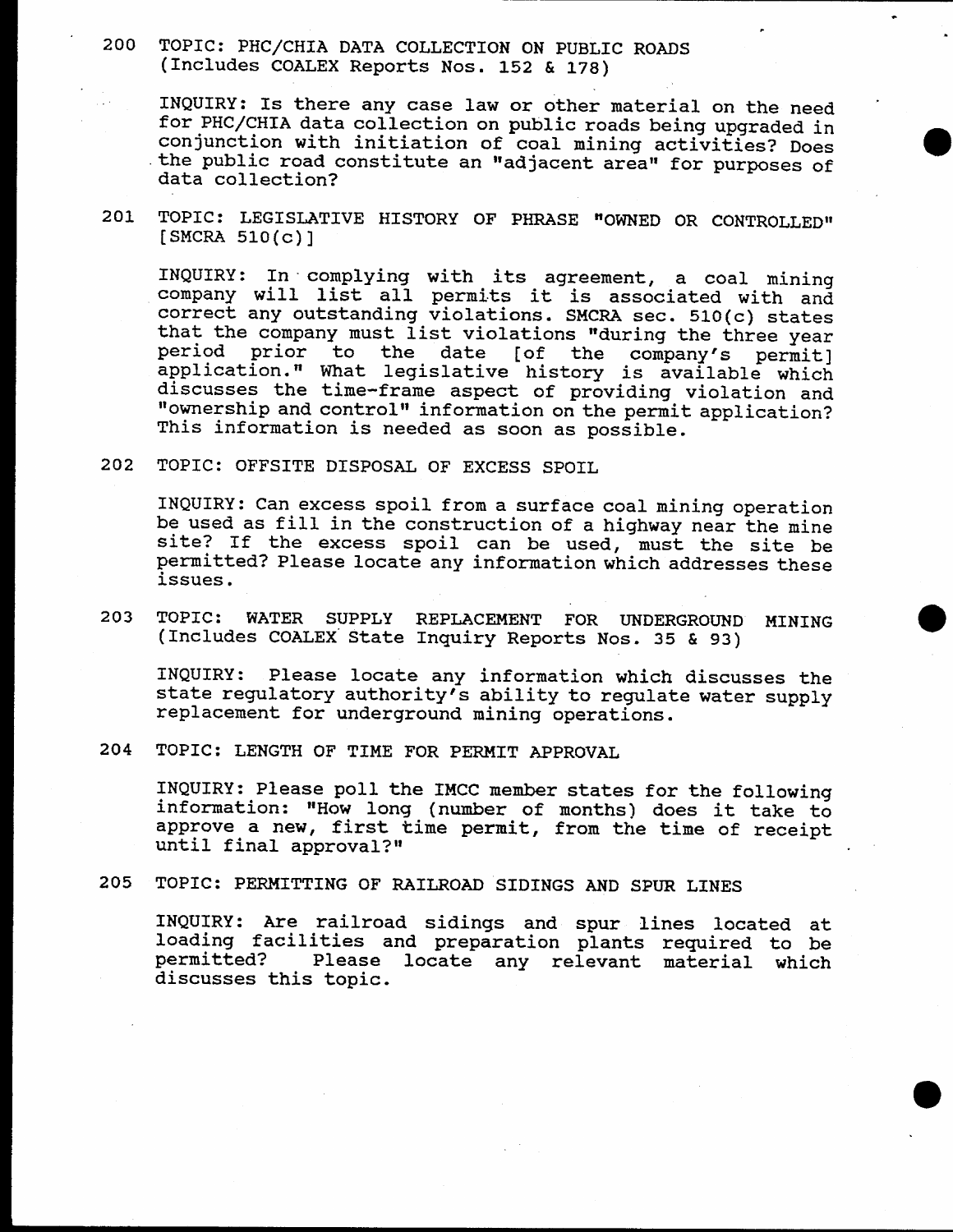#### 206 TOPIC: LIABILITY PERIOD FOR ALTERNATE POST-MINING LAND USE

INQUIRY: The liability period for final bond release in the<br>western states is 10 years. Is there any material available<br>which indicates that the liability period for bond release may<br>be reduced for certain alternative post as residential development?

#### 207 TOPIC: ENVIRONMENTAL EXTERNALITIES

INQUIRY: One of the environmental issues to be discussed at<br>the upcoming AMC convention is "Environmental Externalities:<br>Indirect Taxes on Electricity". California may already have<br>law dealing with this on their books. Can

208 TOPIC: EXTENSIOH OF CONDITIOHS OH FEDERAL COAT LEASE TO STATE'S PERMIT OF PRIVATELY-OWNED SURFACE  $(Includes COALEX Report - 154)$ 

INQUIRY: An operator is mining federally-owned coal under<br>privately-owned surface. The Wyoming regulatory authority<br>wants to place the same conditions on the state mining permit that exist on the federal coal lease. Please locate any OSM or Bureau of Land Management ( BLM) materials which discuss this issue.

209 TOPIC: REPLACEMENT OF TOPSOIL; PERMIT REQUIREMENTS MORE STRINGENT THAN THE REGULATIONS

INQUIRY: Prior to final bond release, an operator was found to have reclaimed the mined area with 14 inches of topsoil; the permit and reclamation plan required 18 inches to be replaced.<br>The pre-mining topsoil depth is believe to be 14 inches. Does the operator have to put back what was not there originally to<br>get his final bond release? Please locate any Interior<br>administrative decisions which discuss the definition of<br>"topsoil", topsoil replacement and the need to requirements which are more stringent than the regulations.